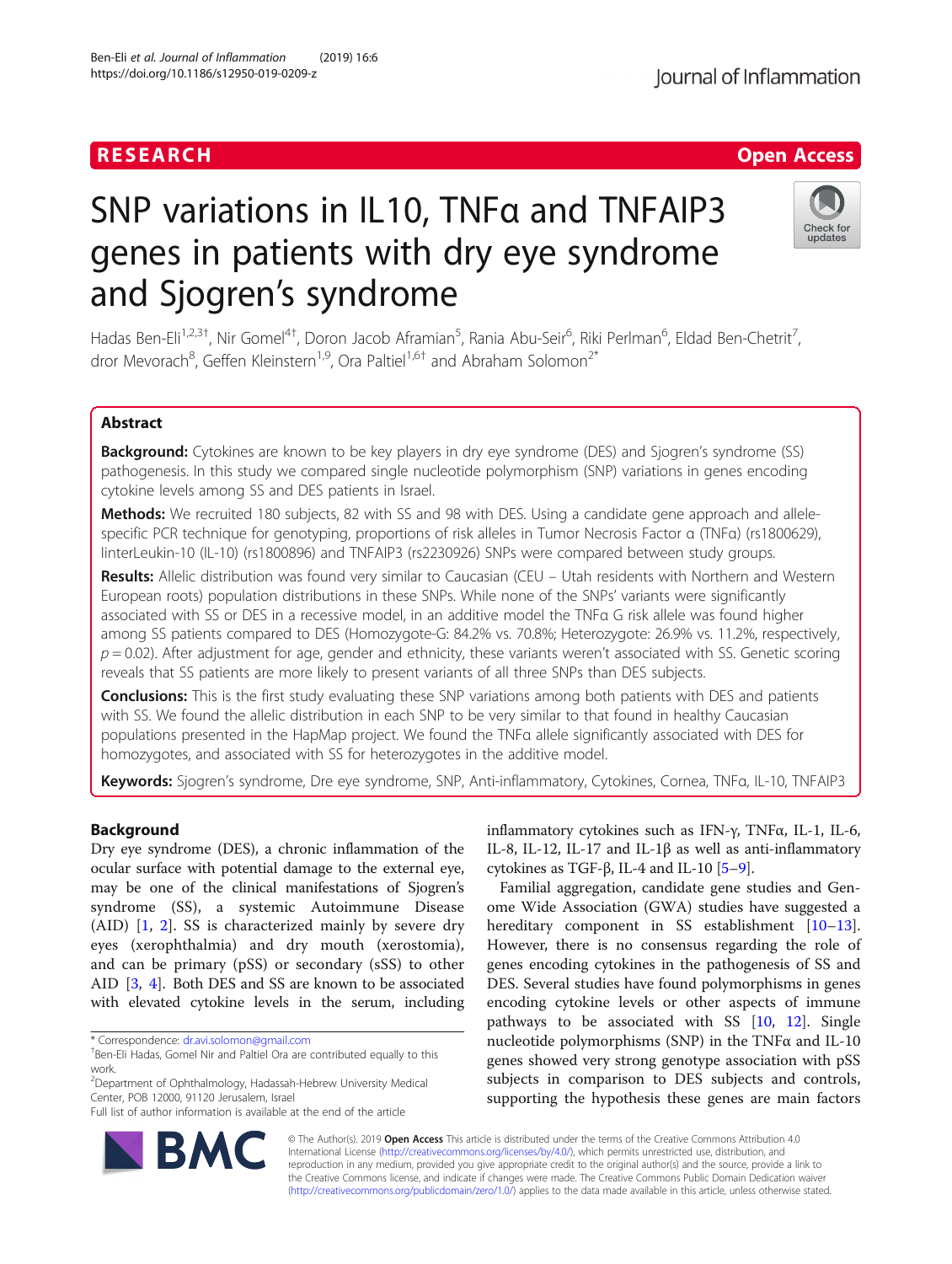in SS immunogenetics [[14](#page-5-0)–[16](#page-5-0)]. However, no association was found in IL10 promoter polymorphism with susceptibility to pSS [\[17\]](#page-5-0). The gene TNFAIP3 (rs2230926G) (A20) was found to be highly associated with pSS progression [\[8](#page-4-0), [18](#page-5-0), [19\]](#page-5-0).

In this study we wished to compare SNPs' variations in three genes related to the immune pathway; IL10 (rs1800896), TNFα (rs1800629) and TNFAIP3 (rs2230926), between established SS and DES Jewish patients using a candidate gene approach.

# Methods

#### Study population

Recruitment was performed using combined strategies: The first involved approaching SS patients consulting ophthalmology, oral medicine, rheumatology and hematology clinics in Hadassah Medical Center, and DES patients consulting ophthalmology clinics with a complaint of dry eyes. The second recruitment method for DES cases was via an advertisement placed in Hadassah clinics, local newspapers and emails to Hadassah employees, addressing anyone suffering from dry eyes and willing to participate in the study.

Diagnosis of DES was done by a cornea specialist, or by self-reported symptoms. Later, both groups were evaluated with the Schirmer I test (without anesthesia) with score of < 5 mm in 5 min and the Ocular Surface Disease Index (OSDI) questionnaire (with a minimal score > 25) [\[20\]](#page-5-0) in order to create a common basis for comparison, and also to validate the self-report based diagnoses. The SS diagnosis was based on 4 out of 6 criteria of the US-Euro classification [[21](#page-5-0)] and was done by a rheumatologist, oral surgeon or cornea specialist. Patients fulfilling the inclusion criteria were recruited to the study and DNA was extracted from their peripheral blood using the salting out method. Overall 180 participants, 82 with verified SS and 98 with DES, entered the study. All participants signed an informed consent form. Blood samples and data were coded anonymously.

# **Genotyping**

The polymorphisms of IL10 (rs1800896), TNFα (rs1800629) and TNFAIP3 (rs2230926) were detected using an allele-specific polymerase chain reaction (PCR) assay. DNA was isolated from venous blood, and purified in the "salting out" method as described by the Manual Archive Pure DNA Purification Kit (5 Prime, USA). The quality and the quantity of DNA were determined by NanoDrop™ 8000 Spectrophotometric analysis. All samples of SS and DES patients were diluted with Deuterium Depleted Water (DDW) in a final concentration of 10 ng/30 μl. Bi-allelic discrimination was achieved through the competitive binding of two allele-specific forward primers, each with a unique tail sequence that corresponded with two universal fluorescence resonant energy transfer (FRET) cassettes. The assay also contained one reverse primer, and once the reactions were completed and the resulting fluorescence intensity has been measured, the raw data was interpreted to enable genotypes for each DNA sample. For quality control of this assay, inter and intra plating duplicates of about 4% of the samples were sent for genotyping (2 negative controls in each plate), and the result of only one sample of each pair was entered to the final data analysis. Genotyping was performed in "LGC Genomics" laboratory in the UK.

## Statistical analysis

Parameters such as age category, gender, ethnicity and the main manifestation of SS disease were presented as proportions. The risk alleles of each SNP were chosen according to current literature and were found to be associated to SS in former studies [[14](#page-5-0)–[16](#page-5-0), [18](#page-5-0), [19](#page-5-0)]. The prevalence of SNP variations was calculated first in a recessive model, in which the frequency of each allele of the tested SNPs was compared between the two study groups, and then in an additive model, which demonstrated the genotype distribution of homozygotes and heterozygotes for alleles of each SNP in SS and DES groups.

Power calculation of each tested SNP showed that for the given sample size, for the risk allele frequency in Caucasian populations with  $\alpha = 0.05$  and to achieve power (1-β) of 80%, the detectable ORs in the recessive model are: 4.5 for the TNF $\alpha$ , 2.5 for the IL-10 and 6.0 for the TNFAIP3. In the additive model, by the heterozygote frequency, in order to reach power of 80% the detectable ORs are: 2.4, 2.4 and 4.1, respectively.

The comparison of these categorical parameters in the two models was done by a  $\chi^2$  test. A validation of allelic frequencies were performed, using an applicable data from HAP-MAP project, with the expected distributions among CEU (Utah residents with Northern and Western European roots) Caucasian populations [\[22](#page-5-0)]. A genetic score was calculated using the sum of SNPs' polymorphisms, and the relation of this score to the tested disease was analyzed using  $\chi^2$ . A logistic regression model, based on additive model and adjusted for confounders, was used in order to demonstrate the OR (odds ratio) for SS compared to DES for each tested SNP. Statistical analysis was done using SPSS 23.0 software (Chicago, IL 60606–6307), with  $\alpha$  = 0.05, and power calculation was done using WinPepi 11.63 software.

# Results

A total of 180 patients entered this study, with a mean age [and SD] of 56.7 [13.1] years for the SS group and 50.0 [15.2] for the DES group and overall age range of 19–86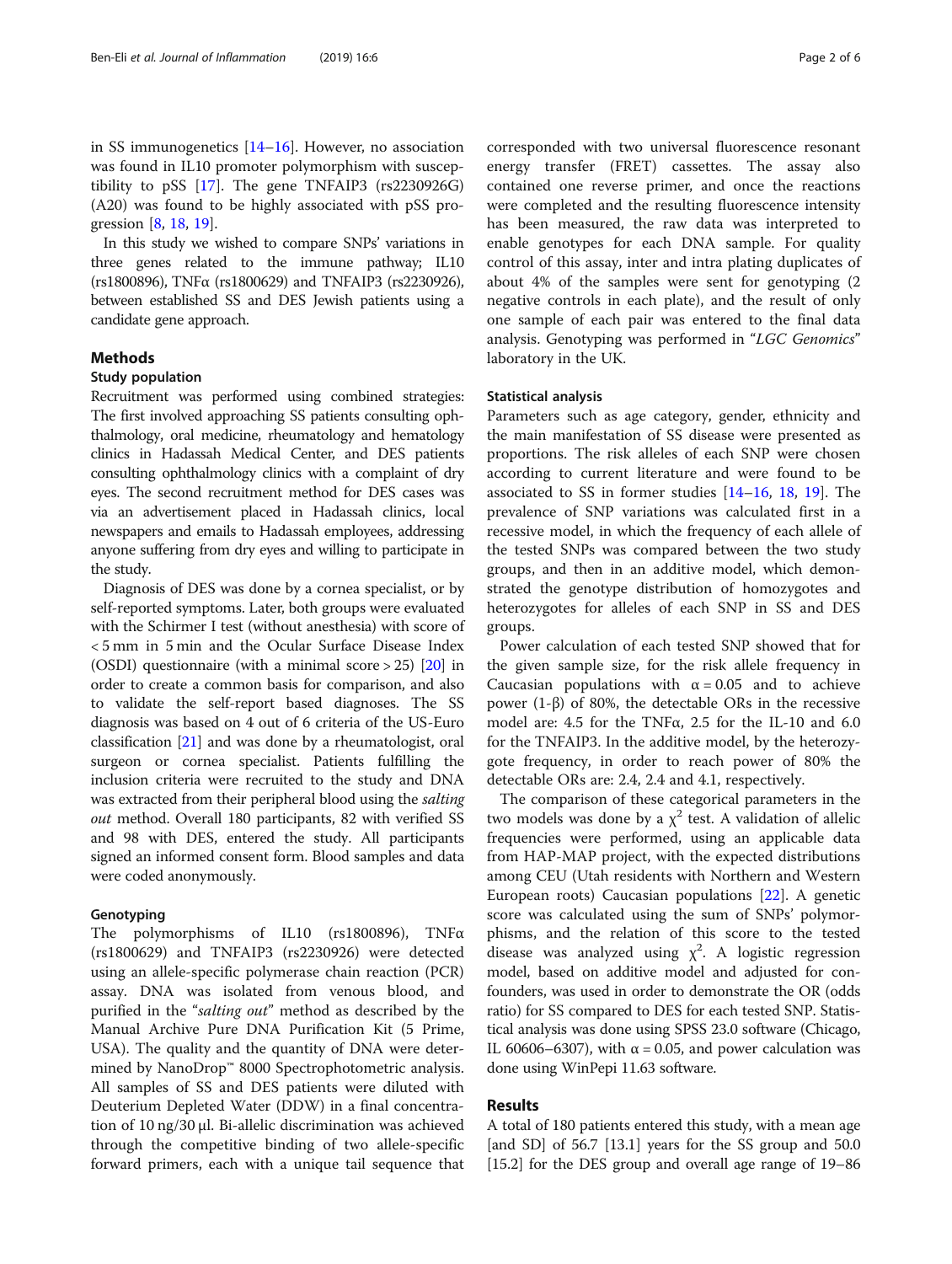(Table 1). As expected, most of the study participants were women in both the SS and the DES groups  $(N = 75; 91.5\%)$ and  $N = 68$ ; 69.3%, respectively). Eastern European ancestry was the most common ethnicity (39% in SS and 56.1% in DES). The main clinical manifestations among SS patients had a fairly even distribution, the chief complaint being dry eyes among 26.6% of patients, dry mouth among 34.2%, and joint pain among 39.1% (Table 1). Although division to SS subgroups according to disease' manifestations was presented, aa comparison of the allelic distribution of these subgroups to DES group was not performed due to a relatively small numbers of patients with different allelic distribution within these subgroups. Therefore, the genotyping analysis considered all patients with SS as one group.

Genotyping tests produced identical results for all duplicate samples. Table [2](#page-3-0) lists the frequencies of the various alleles in a recessive model, in which the risk allele was counted if it was present either once or twice in the same individual in the genotype for each SNP. The frequency of having two risk alleles in the tested SNPs was found to be higher in SS group compared to DES, but the difference was not significant. Risk allele G in SNPs rs1800629 was found to be more frequent among SS patients (84.2%) compared to DES patients (70.3%) ( $P = 0.56$ ). In rs1800896-A the frequency of the risk allele was 62.1% in SS and 57.2% in DES ( $P = 0.23$ ), and in rs2230926-G the frequency of risk allele was lower in the SS group (5.9%) than the DES  $(8.4\%)$   $(P = 0.54)$ . When comparing these alleles' frequencies distribution in the recessive model to a control CEU (Caucasian) population, as presented in the International HAP-MAP project, only minor differences were noted.

### Table 1 Characteristics of study population

|                         | $SS^*$ ( $n = 82$ ) | $DES^{+}$ (n = 98) |
|-------------------------|---------------------|--------------------|
| Mean age $[SD^+]$       | 56.7 [13.1]         | 50.0 [15.2]        |
| Age range               | $20 - 86$           | $19 - 83$          |
| Female gender: n (%)    | 75 (91.5)           | 68 (69.3)          |
| Ethnicity: $n$ (%)      |                     |                    |
| Eastern Europe          | 32 (39)             | 55 (56.1)          |
| West Asia               | 20 (24.4)           | 16 (16.3)          |
| North Africa            | 19 (23.1)           | 10(10.2)           |
| Israel                  | 6(7.3)              | 8(8.1)             |
| Mixed                   | 5(6.1)              | 9(9.2)             |
| SS manifestation: n (%) |                     |                    |
| Eyes                    | 22(26.6)            | NA.                |
| Mouth                   | 28 (34.2)           | NA.                |
| Joints                  | 32 (39.1)           | <b>NA</b>          |
|                         |                     |                    |

\* - ss (Sjogren's Syndrome); † − DES (Dry Eye Syndrome); ‡ - SD

(standard deviation)

Table [3](#page-3-0) demonstrates the polymorphism in an additive model, giving greater weight to the risk allele homozygote relative to the heterozygote or homozygote of the other allele. The rs1800629-G allele was found to be significantly associated with DES compared to SS for homozygotes of the risk allele (84.7 and 70.8% respectively)  $(P = 0.02)$ . The frequency of homozygote and heterozygote rs1800896-A risk allele was higher in SS patients (39.1 and 44.0% respectively) than DES patients (35.7 and 42.9% respectively), but the difference was not statically significant ( $P = 0.64$ ). The SNP variation distribution was found to be similar for the rs2230926-G allele among SS and DES for homozygote and for heterozygote to the risk allele. When comparing these alleles' frequencies distribution in the additive model to a control CEU (Caucasian) population, as presented in the International HAP-MAP project, only minor differences were noted in all tested SNPs.

A genetic score (Table [4](#page-3-0)) was constructed by summing the prevalence of 1, 2 or 3 SNPs' variations in each individual with SS or DES. These results show that more patients with DES carry 1 or 2 of the risk alleles of the tested SNPs than SS patients (58.3% vs 41.7 and 54.5% vs 45.5%, respectively), while variation in three SNPs was more common in SS than DES (58.3% vs 41.7), but the findings were not statistically significant  $(P = 0.60)$ . Furthermore, no association was found among these three tested SNP's in genetic scoring.

The logistic regression model (Table [5\)](#page-4-0) revealed that SS is associated with female gender (OR = 3.62; 95% CI: 1.36–9.62), younger age (OR = 0.96; 95% CI: 0.93–0.98) and Eastern Europe ethnicity (OR = 0.39; 95% CI: 0.19– 0.78 vs other). None of the three tested SNPs was found to be associated with SS in the logistic regression model.

# **Discussion**

Our study is the first to evaluate all these three SNP variations among both patients with DES and patients with SS. We found the allelic distribution in each SNP among patients with SS and DES very similar to that found in Caucasian populations (CEU) presented in the HapMap project, which validates our findings. The TNF $\alpha$ (rs1800629-G) allele was found to be significantly associated with DES for homozygotes, and associates with SS for heterozygotes in the additive model. Our study reveals, using genetic scoring, that SS patients are more likely to have all these three SNPs' variations than DES patients. Furthermore, females were found to have a higher genetic risk for SS compared to DES.

Several studies have found an association between SS and polymorphisms in genes encoding cytokines TNFα (rs1800629), IL10 (rs1800896) and TNFAIP3 (rs2230926), but have not found correlation to DES [[14](#page-5-0)–[16,](#page-5-0) [18](#page-5-0)]. Yet, in other works, this association was not shown [[17](#page-5-0), [23\]](#page-5-0). In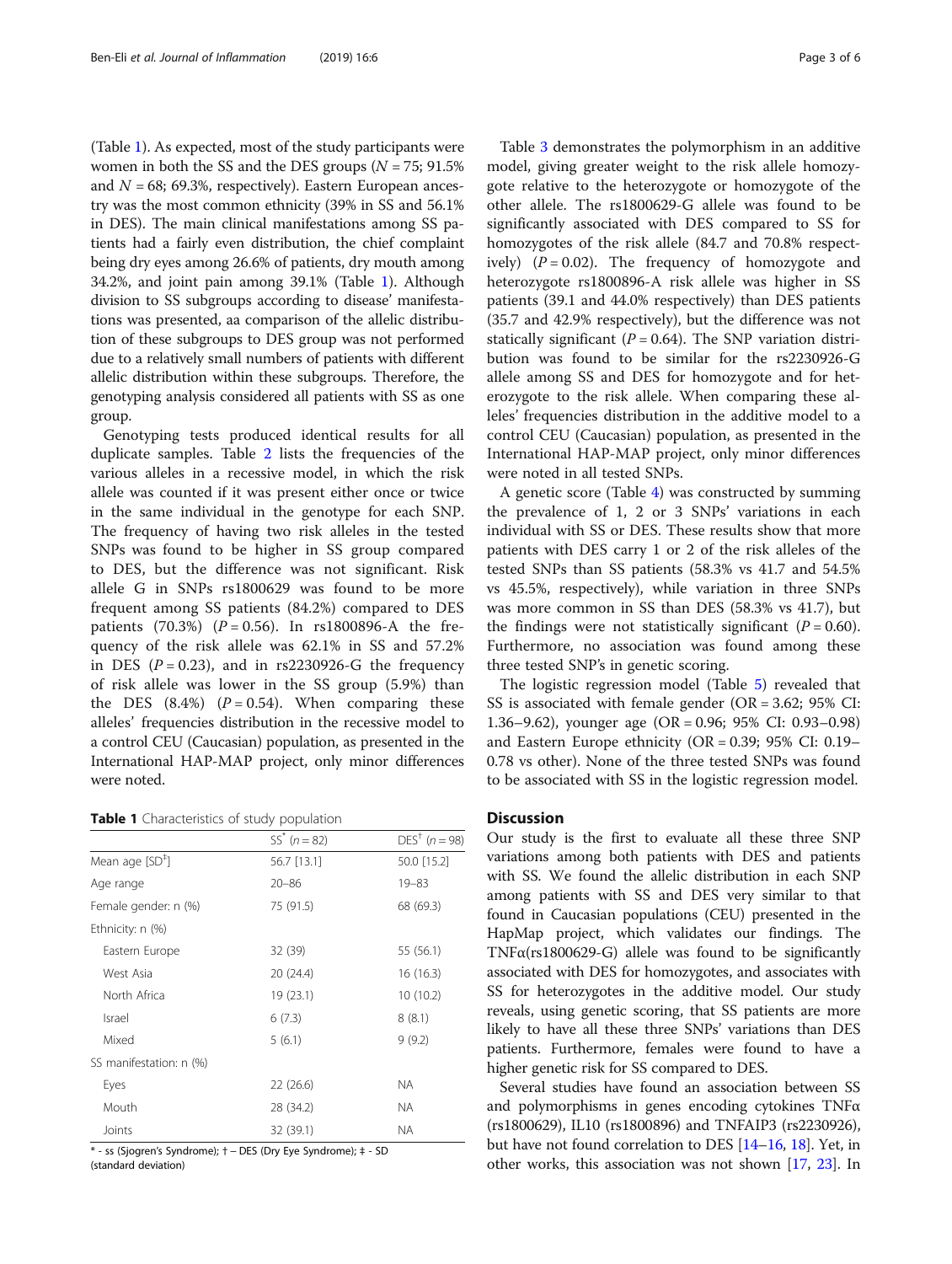<span id="page-3-0"></span>

| Table 2 Distribution of SNP variations among study participants - Additive model |  |
|----------------------------------------------------------------------------------|--|
|----------------------------------------------------------------------------------|--|

| <b>SNP</b>          |   | Risk Allele  | $SSa$ (n = 82) n (%) | $DESb$ (n = 98) n (%) | $P (x^2)$ | CEU <sup>c</sup> Freg. (HapMap) |
|---------------------|---|--------------|----------------------|-----------------------|-----------|---------------------------------|
| TNFa (rs1800629)    | G | Homozygote G | 58 (70.8)            | 83 (84.7)             |           | 67.3                            |
|                     |   | Heterozygote | 22(26.9)             | 11(11.2)              |           | 31                              |
|                     |   | Homozygote A | 1(1.3)               | 2(2.1)                |           | 1.8                             |
|                     |   |              |                      |                       | 0.02      |                                 |
| IL10 (rs1800896)    | Α | Homozygote G | 13 (15.9)            | 21(21.4)              |           | 27.4                            |
|                     |   | Heterozygote | 36 (44.0)            | 42 (42.9)             |           | 51.3                            |
|                     |   | Homozygote A | 32 (39.1)            | 35 (35.7)             |           | 21.2                            |
|                     |   |              |                      |                       | 0.64      |                                 |
| TNFAIP3 (rs2230926) | G | Homozygote T | 73 (89.2)            | 85 (86.7)             |           | 94.7                            |
|                     |   | Heterozygote | 8(9.8)               | 10(10.3)              |           | 5.3                             |
|                     |   | Homozygote G | $\circ$              | 0                     |           | $\circ$                         |
|                     |   |              |                      |                       | 0.54      |                                 |

 $\frac{a}{a}$ - ss (Sjogren's Syndrome);  $\frac{b}{c}$  – DES (Dry Eye Syndrome)

<sup>c</sup> − CEU (C): Utah residents with Northern and Western European ancestry from the CEPH collection. Data is available at Hapmap

our study we compared the allelic frequency of the risk allele in these three SNPs among SS patients vs. those with DES. The allelic distribution in each SNP was very similar to that found in Caucasian populations (CEU). We found that only the TNF $\alpha$  (rs1800629-G) allele was significantly associated with DES for homozygotes, and associates with SS for heterozygotes in the additive model. The TNFα gene promoter is known to be associated with TNFα protein levels, inflammation, outcome of infection, susceptibility to autoimmune diseases such as SS, and also

| <b>Table 3</b> Distribution of SNP variations among study participants |  |  |  |
|------------------------------------------------------------------------|--|--|--|
| - Recessive model                                                      |  |  |  |

| <b>SNP</b>                 | <b>Risk</b><br>Allele | Allele   | SS <sup>a</sup> | DES <sup>b</sup><br>$(n = 82)$ % $(n = 98)$ % | $P (x^2)$ | CEU <sup>c</sup><br>Freq.<br>(HapMap) |
|----------------------------|-----------------------|----------|-----------------|-----------------------------------------------|-----------|---------------------------------------|
| <b>TNFa</b><br>(rs1800629) | G                     |          |                 |                                               |           |                                       |
|                            |                       | G Allele | 84.2            | 70.3                                          |           | 82.7                                  |
|                            |                       | A Allele | 15.8            | 29.7                                          |           | 17.3                                  |
|                            |                       |          |                 |                                               | 0.56      |                                       |
| IL10<br>(rs1800896)        | A                     |          |                 |                                               |           |                                       |
|                            |                       | G Allele | 37.9            | 42.8                                          |           | 53.1                                  |
|                            |                       | A Allele | 62.1            | 57.2                                          |           | 46.9                                  |
|                            |                       |          |                 |                                               | 0.23      |                                       |
| TNFAIP3<br>(rs2230926)     | G                     |          |                 |                                               |           |                                       |
|                            |                       | T Allele | 94.1            | 91.6                                          |           | 97.3                                  |
|                            |                       | G Allele | 5.9             | 8.4                                           |           | 2.7                                   |
|                            |                       |          |                 |                                               | 0.54      |                                       |

<sup>a</sup> - ss (Sjogren's Syndrome); <sup>b</sup> − DES (Dry Eye Syndrome)<br><sup>c</sup> − CEU (C): Utah residents with Northern and Western European ancestry from the CEPH collection. Data is available at Hapmap

with the most serious complication associated with SS, i.e. non-Hodgkin lymphoma [[14](#page-5-0)].

The results of the genetic scoring demonstrate that individuals with all three SNP variations tested in this study have a higher likelihood of having SS than DES. As expected, female gender has the strongest effect on the risk of SS, while Eastern European ethnicity had a protective effect on the disease. When adjusting for possible confounders, these SNPs were not found to be risk factors for SS.

Our study was limited by a small sample size which resulted in limited power, and also by the fact that the comparison was only between SS and DES subjects, who may have a similar immune system hyperactivity characteristics. Additionally, the study did not include a healthy control group.

Using a candidate gene approach, IL10 (rs1800896-A) and TNFAIP3 (rs2230926-G) were not found to be significantly more strongly associated with SS compared to DES. The TNFα (rs1800629-G) SNP was found to be associated with SS and not with DES in an additive model. These results emphasize the need for further studies comparing between SS, DES and healthy controls, and studies on larger populations and different ethnic groups. Further research should include healthy control subjects, a larger number of subjects within SS subgroups and should analyze protein levels for the

| Table 4 Genetic scoring for SNP variations |  |  |  |  |
|--------------------------------------------|--|--|--|--|
|--------------------------------------------|--|--|--|--|

| <b>SNP</b> |                 | SS <sup>a</sup> (n = 82) n (%) DES <sup>b</sup> (n = 98) n (%) Total n (%) P ( $\chi^2$ ) |           |      |
|------------|-----------------|-------------------------------------------------------------------------------------------|-----------|------|
|            | 1 SNP 15 (41.7) | 21 (58.3)                                                                                 | 36 (100)  |      |
|            | 2 SNP 60 (45.5) | 72 (54.5)                                                                                 | 132 (100) |      |
|            | 3 SNP 7 (58.3)  | 5(41.7)                                                                                   | 12 (100)  | 0.60 |

<sup>a</sup> - ss (Sjogren's Syndrome); <sup>b</sup> – DES (Dry Eye Syndrome)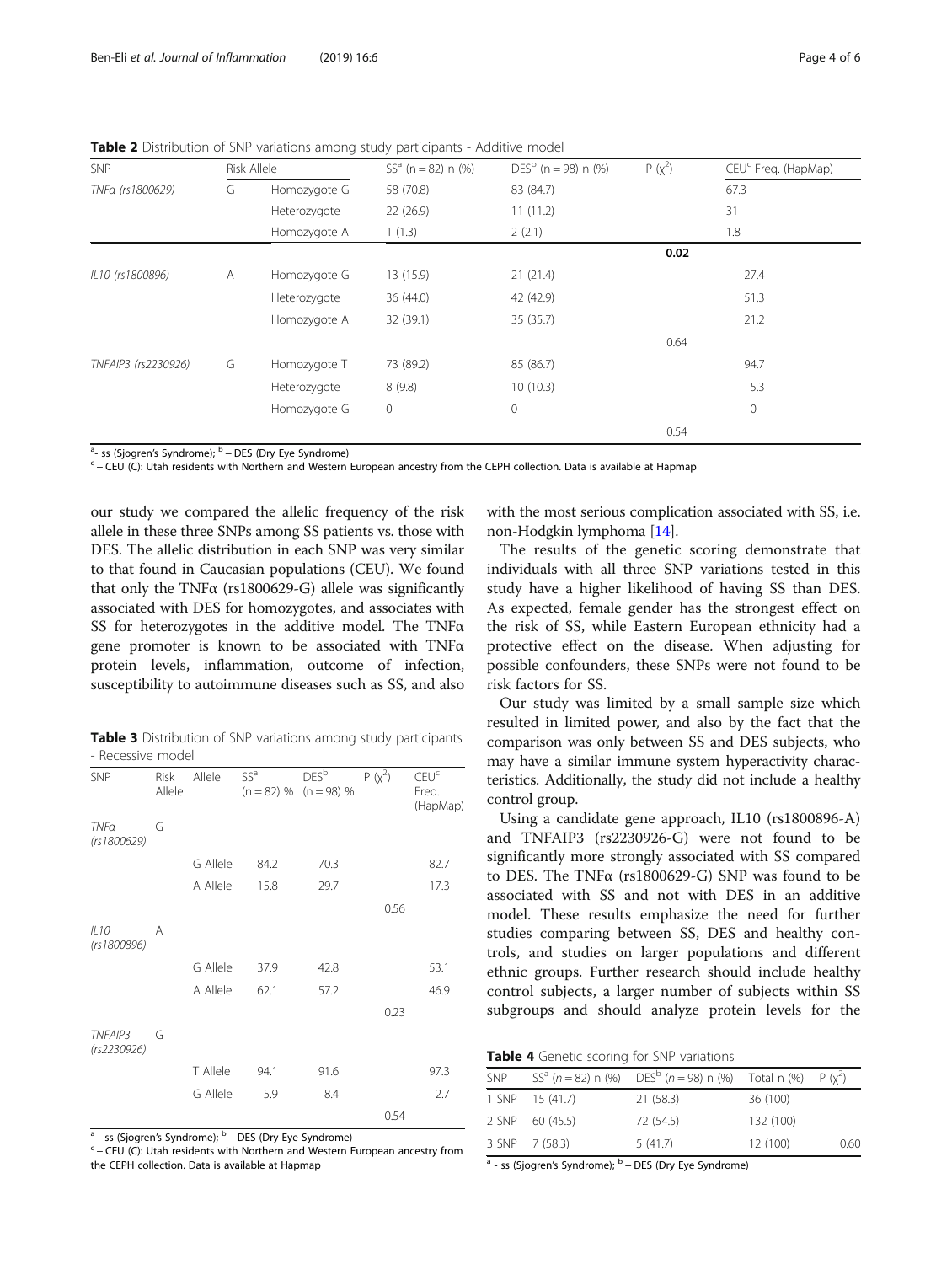<span id="page-4-0"></span>

| <b>Table 5</b> Association with Sjogren's syndrome using logistic |  |  |  |
|-------------------------------------------------------------------|--|--|--|
| regression model                                                  |  |  |  |

| Variable                             | OR <sup>a</sup> | 95% CI <sup>b</sup> |
|--------------------------------------|-----------------|---------------------|
| Age                                  | 0.96            | $0.93 - 0.98$       |
| Gender                               | 3.62            | 1.36-9.62           |
| Ethnicity (Eastern Europe vs. other) | 0.39            | $0.19 - 0.78$       |
| TNFa(rs1800629)-G                    | 0.86            | $0.04 - 17.5$       |
| IL10 (rs1800896)-A                   | 1.06            | $0.50 - 2.24$       |
| TNFAIP3 (rs2230926)-G                | 1.02            | $0.33 - 3.15$       |

 $a - OR = Odds$  ratio;  $b - CI = Confidence$  interval

three cytokines in the patients' serum. Moreover, further exploration of other SNPs' variations related to the immune pathway, which may play a role in SS establishment, is needed. SS is a non-common disease and this study demonstrates the importance of consortia and collaborative studies in order to study genetic susceptibility to autoimmune diseases.

# Conclusions

In this study we explored the association between three SNP's of genes encoding cytokines and relate to the immune pathway and between common disease, DES, as well as SS. The allelic distribution in each SNP was found to be very similar to that found in healthy Caucasian populations presented in the HapMap project. TNFα allele was found to be significantly associates with DES for homozygotes, and associates with SS for heterozygotes in the additive model. The IL-10 allele and TNFAIP3 allele weren't found to be significantly associated with SS nor DES. Further research will help revealing additional alleles that can be associated with these syndromes leading to a better understanding it's immune pathway.

### Abbreviations

AID: Autoimmune disease; CI: Confidence interval; DDW: Deuterium depleted water; DES: Dry eye syndrome; FRET: Fluorescence resonant energy transfer; GWA: Genome Wide Association; IL-10: IinterLeukin-10; OR: Odds ratio; OSDI: Ocular surface disease index; PCR: Polymerase chain reaction; SNP: Single nucleotide polymorphism; SS: Sjogren's syndrome; TNFα: Tumor Necrosis Factor α

#### Acknowledgments

The authors thank Dr. Hagit Hochner for her advice on the statistical analysis, Noemie Cohen for her assistance with data entry and Rivkah Lender for proof reading. This work was part of Dr. Hadas Ben-Eli's doctoral thesis; Braun School of Public Health and Community Medicine, Hadassah-Hebrew University of Jerusalem.

#### Funding

This research was funded by the "Israeli Cancer Association" (grant number: 8037815).

#### Availability of data and materials

The datasets used and/or analyzed during the current study are available from the corresponding author on reasonable request.

### Authors' contributions

HBE and NG designed the study, performed the laboratory preparations of the DNA, analyzed the data and wrote the manuscript. RP and RAS helped in preparation of the blood samples for genotyping, and writing the manuscript. GK performed several experiments and participated in the analysis of the data. DJA, EBC and DM participated in the design of the study and provided the diagnosis of the SS patients. OP and AS designed the study, diagnosed the SS and DES patients, analyzed the data and wrote the manuscript. All the experiments were performed in AS's and PR's labs. All authors read and approved the final manuscript.

#### Ethics approval and consent to participate

This study was approved by the Helsinki committee of Hadassah (study #: HMO-0409-13) and by the National Committee for Genetic research (study #: 920130158). All participants signed an informed consent form.

#### Consent for publication

Not applicable.

#### Competing interests

The authors declare that they have no competing interests.

#### Publisher's Note

Springer Nature remains neutral with regard to jurisdictional claims in published maps and institutional affiliations.

#### Author details

<sup>1</sup> Braun School of Public Health and Community Medicine, Hadassah-Hebrew University of Jerusalem, POB 12000, 91120 Jerusalem, Israel. <sup>2</sup>Department of Ophthalmology, Hadassah-Hebrew University Medical Center, POB 12000, 91120 Jerusalem, Israel. <sup>3</sup>Department of Optometry and Vision Science, Hadassah Academic College, Jerusalem, Israel. <sup>4</sup>School of Medicine Hadassah-Hebrew University Medical Center, Jerusalem, Israel. <sup>5</sup>Department of Oral Medicine, Sedation and Maxillofacial Imaging and Sjogren's Syndrome Center, Hadassah-Hebrew University Medical Center, Jerusalem, Israel. <sup>6</sup> Department of Hematology, Hadassah-Hebrew University Medical Center, Jerusalem, Israel. <sup>7</sup>Unit of Rheumatology, Hadassah-Hebrew University Medical Center, Jerusalem, Israel. <sup>8</sup>Department of Internal Medicine, Hadassah-Hebrew University Medical Center, Jerusalem, Israel. <sup>9</sup>Department of Health Sciences Research, Mayo Clinic, Rochester, MN, USA.

# Received: 24 December 2018 Accepted: 25 February 2019 Published online: 18 March 2019

#### References

- 1. Courtin R, Pereira B, Naughton G, Chamoux A, Chiambaretta F, Lanhers C, et al. Prevalence of dry eye disease in visual display terminal workers: a systematic review and meta-analysis. BMJ Open. 2016;6:e009675.
- 2. Lemp MA, Baudouin C, Baum J, Dogru M, Foulks GN, Kinoshita S, et al. The definition and classification of dry eye disease: report of the definition and classification Subcommittee of the International dry eye WorkShop (2007). Ocul Surf. 2007;5:75–92.
- 3. Patel R, Shahane A. The epidemiology of Sjogren's syndrome. Clin Epidemiol. 2014;6:247–55.
- 4. Peri Y, Agmon-Levin N, Theodor E, Shoenfeld Y. Sjögren's syndrome, the old and the new. Best Pract Res Clin Rheumatol. 2012;26:105–17.
- 5. Nagineni CN, William A, Cherukuri A, William S, Hooks JJDB. Inflammatory cytokines regulate secretion of VEGF and chemokines by human conjunctival fibroblasts: role in dysfunctional tear syndrome. Cytokine. 2016;78:16–9.
- 6. Massingale ML, Li X, Vallabhajosyula M, Chen D, Wei YAP. Analysis of inflammatory cytokines in the tears of dry eye patients. Cornea. 2009;28:1023–7.
- 7. Kivity S, Arango MT, Ehrenfeld M, Tehori O, Shoenfeld Y, Anaya JM, Agmon-Levin N. Infection and autoimmunity in Sjogren's syndrome: A clinical study and comprehensive review. J Autoimmun. 2014;51:17–22.
- 8. Sisto M, Lisi S, Lofrumento DD, Ingravallo G, Maiorano E, D'Amore M. A failure of TNFAIP3 negative regulation maintains sustained NF-kB activation in Sjogren's syndrome. Histochem Cell Biol. 2011;135:615–25.
- 9. Roescher N, Tak PPIG. Cytokines in sjogren's syndrome. Oral Dis. 2009;15:519–26.